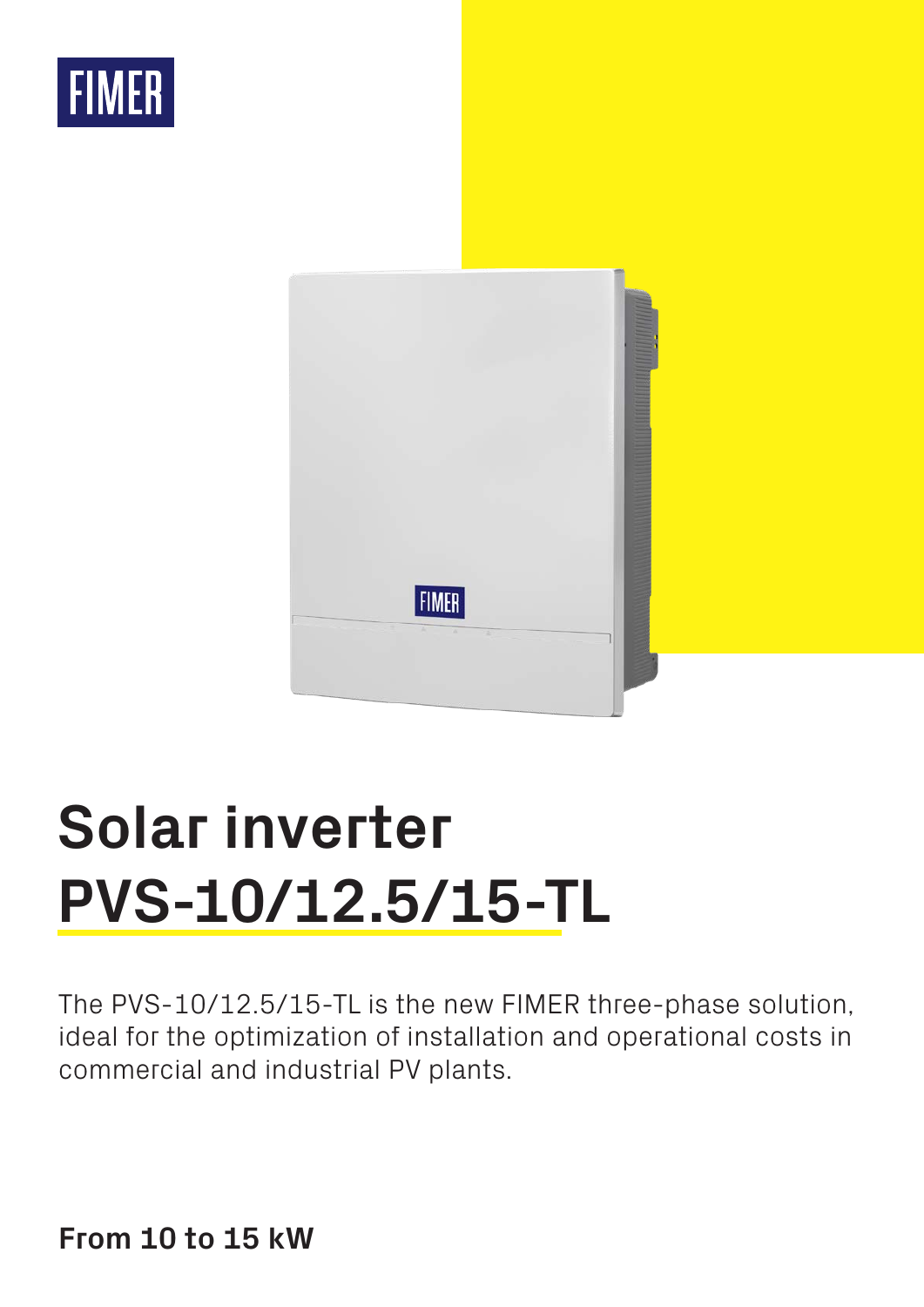This new PVS string inverter family, with power ratings of up to 33 kW, has been designed with the objective to maximize the ROI in commercial and industrial applications such as rooftop plants, carports and trackers.

### **Ease of installation and maintenance**

The compact design of the product allows savings on installation costs. The installation is quick and easy, without the need to open the front cover.

Moreover, being fuse-free, this inverter guarantees further savings on maintenance costs and time, reducing on site interventions to a minimum.

## **Maximum flexibility and integration**

The input voltage range and all DC-side specs as a whole allow for the greatest plant design flexibility within both new and existing installations.

This new inverter family guarantees maximum integration with the latest PV technologies, including bifacial modules.

### **Advanced communication**

Fast commissioning thanks to the Solar Inverters installer app which enable a quick multi-inverter installation, saving up to 70% commissioning time.

The single string current monitoring allows to keep the status of the PV generator under control and to detect potential faults in real time. The built-in FIMER Export Limitation solution allows to comply with any power export constraints established by utilities, without any additional devices to be installed.

# **Integrated PID recovery function**

Inverters equipped with PID (Potential Induced Degradation) recovery function are able to restore the optimal conditions of the PV module in order to prevent performance losses which could be caused by the PID during standard operation. Such functionality allows to maintain the highest level of performance and to maximize the working life of the plant, hence, optimizing the return on investment.

## **Integrated Arc Fault Circuit Interrupter**

The Integrated Arc Fault Circuit Interrupter allows to recognize and immediately interrupt the electric arcs which may occur on the PV system. Thanks to such functionality the inverter is able to offer a reliable fire prevention mechanism wherever required for roof mounted installations.

# **RSD compatibility**

PVS-10/33 is tested for operation in PV systems equipped with Rapid Shutdown systems (RSD) and/or with I-V optimizers installed at module level (contact FIMER for a complete list of compatible systems).

### **Highlights**

- Compact inverter suitable for vertical and horizontal installation
- Fuse-free design
- Installation on new and existing plants
- Maximum string voltage 1100 Vdc
- PID recovery function (optional)
- Commissioning through the Solar Inverters installer app
- Integrated Export Limitation function
- Single string current monitoring
- Arc fault circuit interrupter (optional)



# **Block diagram PVS-10-12.5-15-TL**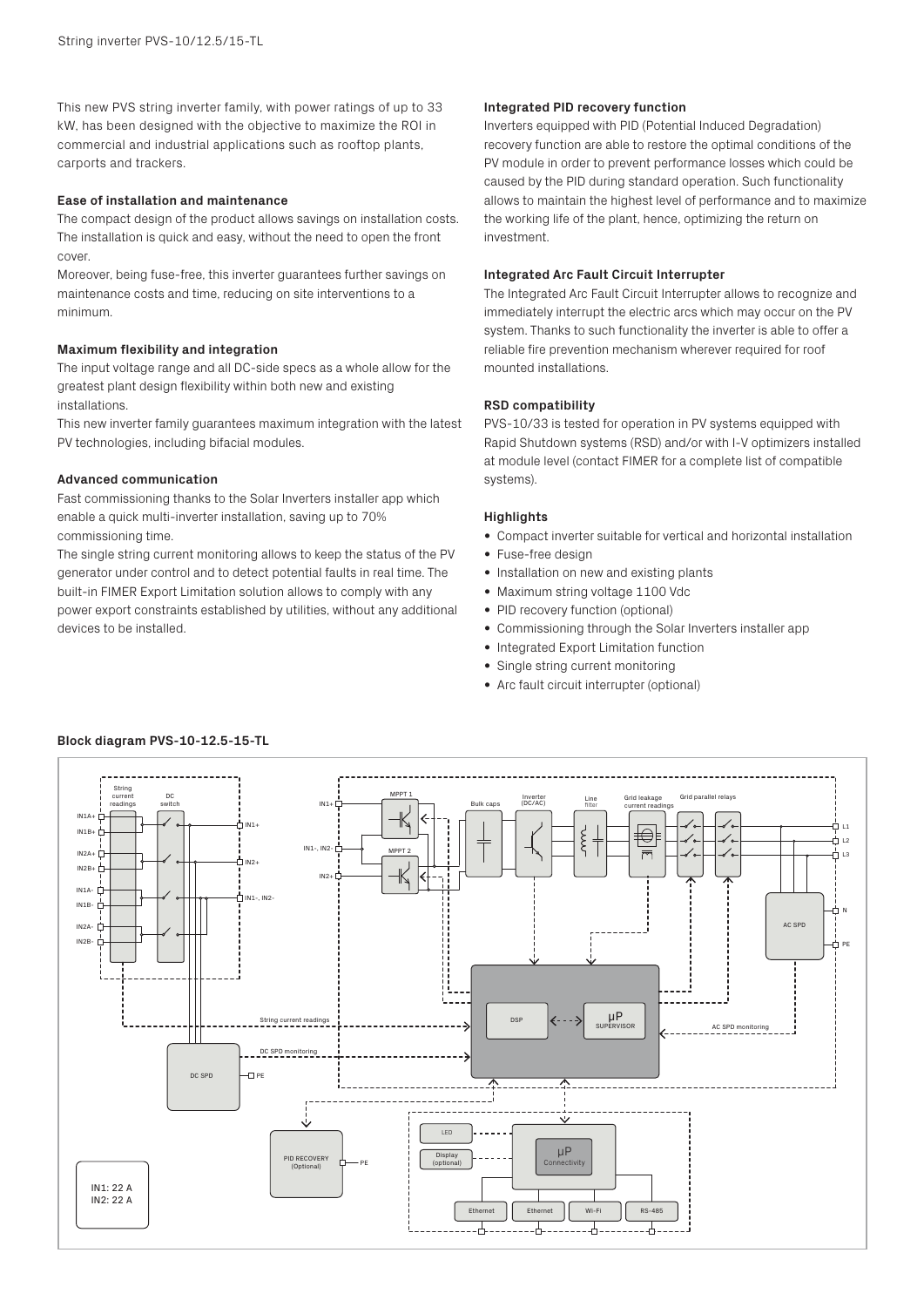| <b>Technical data and types</b>                         |                                                                                                             |                              |                       |  |
|---------------------------------------------------------|-------------------------------------------------------------------------------------------------------------|------------------------------|-----------------------|--|
| Type code                                               | <b>PVS-10-TL</b>                                                                                            | <b>PVS-12.5-TL</b>           | <b>PVS-15-TL</b>      |  |
| Input side                                              |                                                                                                             |                              |                       |  |
| Absolute maximum DC input voltage (Vmax,abs)            |                                                                                                             | 1100V                        |                       |  |
| Start-up DC input voltage (Vstart)                      |                                                                                                             | 250500V (default 360V)       |                       |  |
| Operating DC input voltage range (VdcminVdcmax)         |                                                                                                             | 200-1000 V                   |                       |  |
| Rated DC input voltage (Vdcr)                           |                                                                                                             | 620V                         |                       |  |
| Rated DC input power (Pdcr)                             | 10200W                                                                                                      | 12760 W                      | 15300W                |  |
| Number of independent MPPT                              |                                                                                                             | 2                            |                       |  |
| Maximum photovoltaic power recommended (PPV, max)       | 14500 Wp                                                                                                    | 18125 Wp                     | 21750 Wp              |  |
| Maximum DC input power for each MPPT (PMPPT, Tmax)      | 7800W                                                                                                       | 8300W                        | 10000W                |  |
| MPPT input DC voltage range (VMPPTmin  VMPPTmax) a Pacr |                                                                                                             | 460-850V                     |                       |  |
| Maximum DC input current (Idcmax) for each MPPT         | 2x17A                                                                                                       | 2x18A                        | 2x22A                 |  |
| Maximum input short circuit current for each MPPT       |                                                                                                             | 30 A                         |                       |  |
| Number of DC input pairs for each MPPT                  | 2                                                                                                           |                              |                       |  |
| DC connection type                                      |                                                                                                             | PV quick fit connector       |                       |  |
| Input protection                                        |                                                                                                             |                              |                       |  |
| Revers polarity protection                              | Yes, from limited current source                                                                            |                              |                       |  |
| Input over voltage protection for each MPPT             | SPD Type II / Type I+II (optional)                                                                          |                              |                       |  |
| .<br>Isolation control                                  | According to local standard                                                                                 |                              |                       |  |
| Output side                                             |                                                                                                             |                              |                       |  |
| AC grid connection type                                 |                                                                                                             | Three-phase (3W+PE or 4W+PE) |                       |  |
| Earthing system                                         | TN-S, TN-C, TN-CS, TT                                                                                       | TN-S, TN-C, TN-CS, TT        | TN-S, TN-C, TN-CS, TT |  |
| Rated AC power (Pacr DCOSQ=1)                           | 10000W                                                                                                      | 12500 W                      | 15000W                |  |
| Maximum AC output power (Pacmax 回cosq=1)                | 10000W                                                                                                      | .<br>12500W                  | 15000W                |  |
| Maximum apparent power (S <sub>max</sub> )              | 10000 VA                                                                                                    | 12500 VA                     | 15000 VA              |  |
| Maximum reactive power (Qmax)                           | .<br>6000 VAR                                                                                               | .<br>7500 VAR                | 9000 VAR              |  |
| Nominal power factor and adjustable range               | $> 0.995$ ; 0,81 inductive/capacitive                                                                       |                              |                       |  |
| Rated AC output voltage (Vac.r)                         | 380V, 400V <sup>1)</sup>                                                                                    |                              |                       |  |
| Maximum AC output current (lac,max)                     | 16 A                                                                                                        | 20 A                         | 23 A                  |  |
| Rated output frequency (fr)                             | 50 Hz / 60 Hz                                                                                               |                              |                       |  |
| Output frequency range (fminfmax)                       | 4753 Hz / 5763 Hz <sup>2)</sup>                                                                             |                              |                       |  |
| Total current harmonic distortion                       | $<$ 3%                                                                                                      |                              |                       |  |
| Maximum AC cable                                        | 16 mm <sup>2</sup> copper                                                                                   |                              |                       |  |
| AC connection type                                      | AC quick fit connector                                                                                      |                              |                       |  |
| <b>Output protection</b>                                |                                                                                                             |                              |                       |  |
| Anti-islanding protection                               |                                                                                                             | According to local standard  |                       |  |
| Maximum external AC overcurrent protection              | 25 A                                                                                                        | 32 A                         | 32 A                  |  |
| Output overvoltage protection                           | SPD Type II<br>.                                                                                            |                              |                       |  |
| Operating performance                                   |                                                                                                             |                              |                       |  |
| Maximum efficiency (nmax)                               | 98,4%                                                                                                       | 98,5%                        | 98,5%                 |  |
| Weighted efficiency (EURO)                              | 98,1%                                                                                                       | 98,2%                        | 98,2%                 |  |
| Communication                                           |                                                                                                             |                              |                       |  |
| Embedded communication interfaces                       | Double Ethernet port, WLAN, RS485 port                                                                      |                              |                       |  |
| Communication protocol                                  | Modbus TCP Sunspec, Modbus RTU Sunspec                                                                      |                              |                       |  |
| User interface                                          | LEDs, Web User Interface, Installer APP, Display (optional)                                                 |                              |                       |  |
| Cloud services                                          | Aurora Vision® Plant Management Platform, Rest API                                                          |                              |                       |  |
| Advanced features                                       | Embedded export limitation control (in combination with external meter),<br>24h self-consumption monitoring |                              |                       |  |